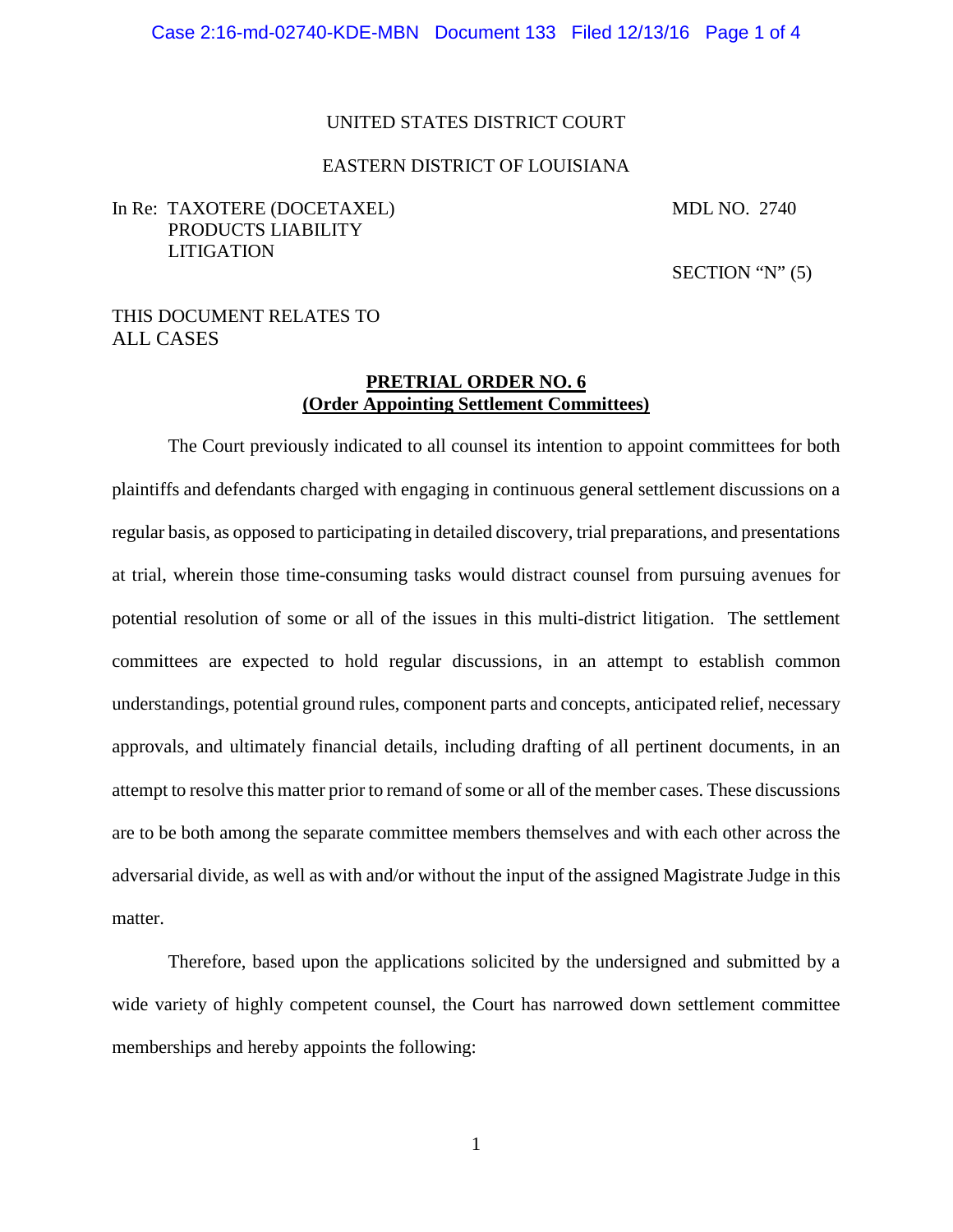# **1. Plaintiff Settlement Committee:**

Ben W. Gordon, Jr. **Levin Papantonio** 316 S. Baylen Street, #600 Pensacola, Florida 32502 (Phone): 850-432-7274 (Facsimile): 850-436-6010 Email: bgordon@levinlaw.com

Mark R. Niemeyer **Niemeyer, Grebel & Kruse, LLC** 10 S. Broadway, Suite 1125 St. Louis, Missouri 63102 (Phone): 314-241-1919 (Facsimile): 314-665-3017 Email: niemeyer@ngklawfirm.com

Irving J. Warshauer **Gainsburgh, Benjamin, David, Meunier & Warshauer, L.L.C.** 2800 Energy Centre 1100 Poydras Street New Orleans, Louisiana 70163 (Phone): 504-522-2304 (Facsimile): 504-528-9973 Email: iwarshauer@gainsben.com

Dennis C. Reich **Reich and Binstock LLP** 4265 San Felipe #1000 Houston, Texas 77027 (Phone): 713-622-7271 (Facsimile): 713-623-8724 Email: dreich@reichandbinstock.com

Ashlea G. Schwarz **Paul McInnes LLP** 601 Walnut Street, Suite 300 Kansas City, Missouri 64106 (Phone): 816-984-8100 (Facsimile): 816-984-8101 Email: ashlea@paulmcinnes.com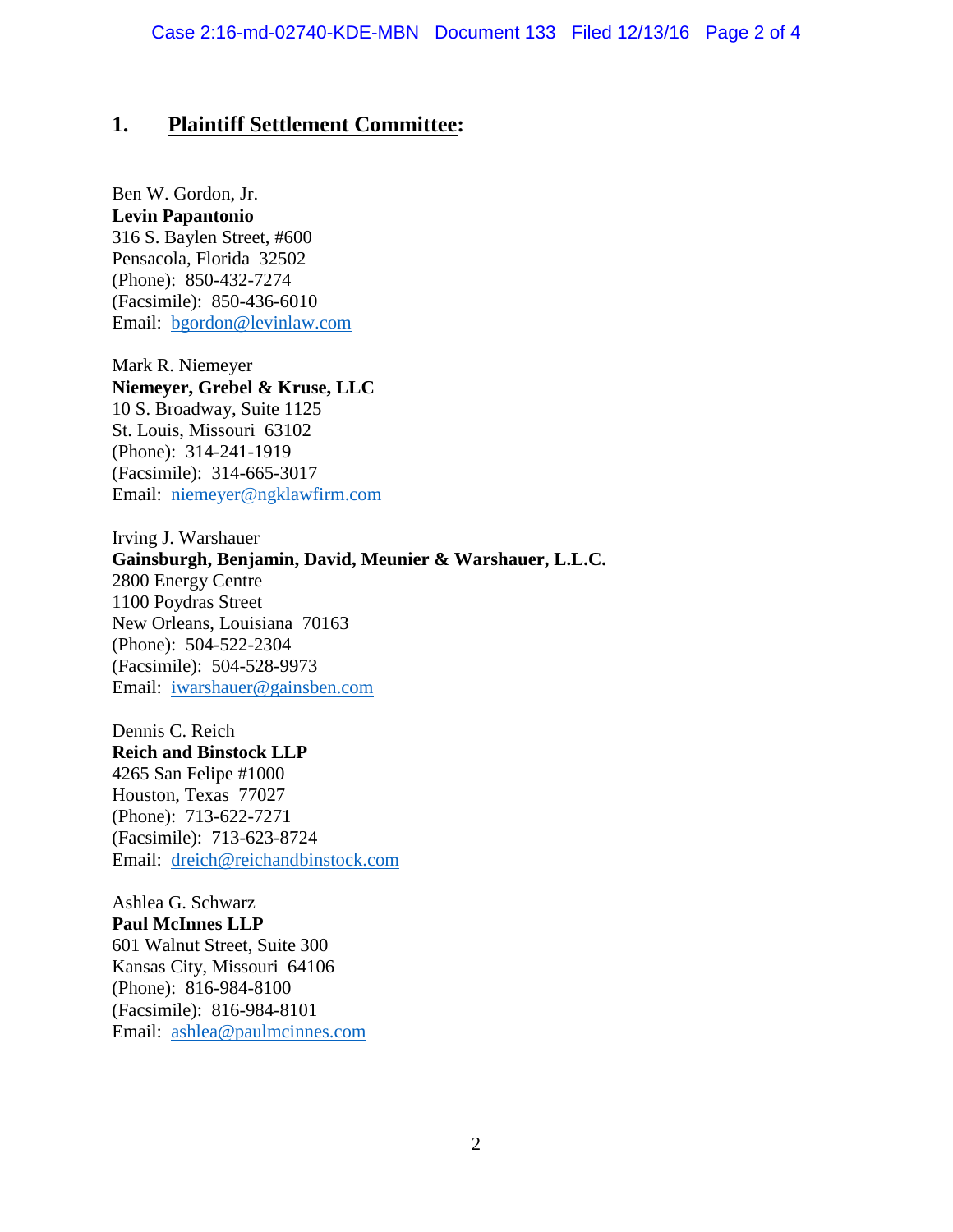# **2. Defendant Settlement Committee:**

Anand Agneshwar **Arnold & Porter** 399 Park Avenue New York, New York 10022-4690 (Phone): 212-715-1107 (Facsimile): 212-715-1399 anand.agneshwar@aporter.com

Bruce H. Nagel **Nagel Rice LLP** 103 Eisenhower Parkway Roseland, New Jersey 07068 (Phone): 973-618-0400 (Ext. 110) (Facsimile): 973-618-9194 bnagel@nagelrice.com

Harvey L. Kaplan **Shook, Hardy & Bacon** 2555 Grand Boulevard Kansas City, Missouri 64108 (Phone): 816-559-2214 (Facsimile): 816-421-5547 Email: hkaplan@shb.com

John Strongman **Shook, Hardy & Bacon** 2555 Grand Boulevard Kansas City, Missouri 64108 (Phone): 816-559-2430 (Facsimile): 816-421-5547 Email: jstrongman@shb.com

These committees are to convene separately (in person or by telephone) within thirty (30) days to select among them a spokesperson (or chair) whose responsibilities shall be to organize meetings and handle communication with the counterpart committee as well as with the Court. The terms of appointment to these committees shall be the same for the appointment of counsel to the liaison committees (see Pretrial Order No. 2, Rec. Doc. 104), i.e., the initial term shall extend until January 1, 2018, and all other provisions of Paragraph 5 of Pretrial Order No. 2 shall apply.